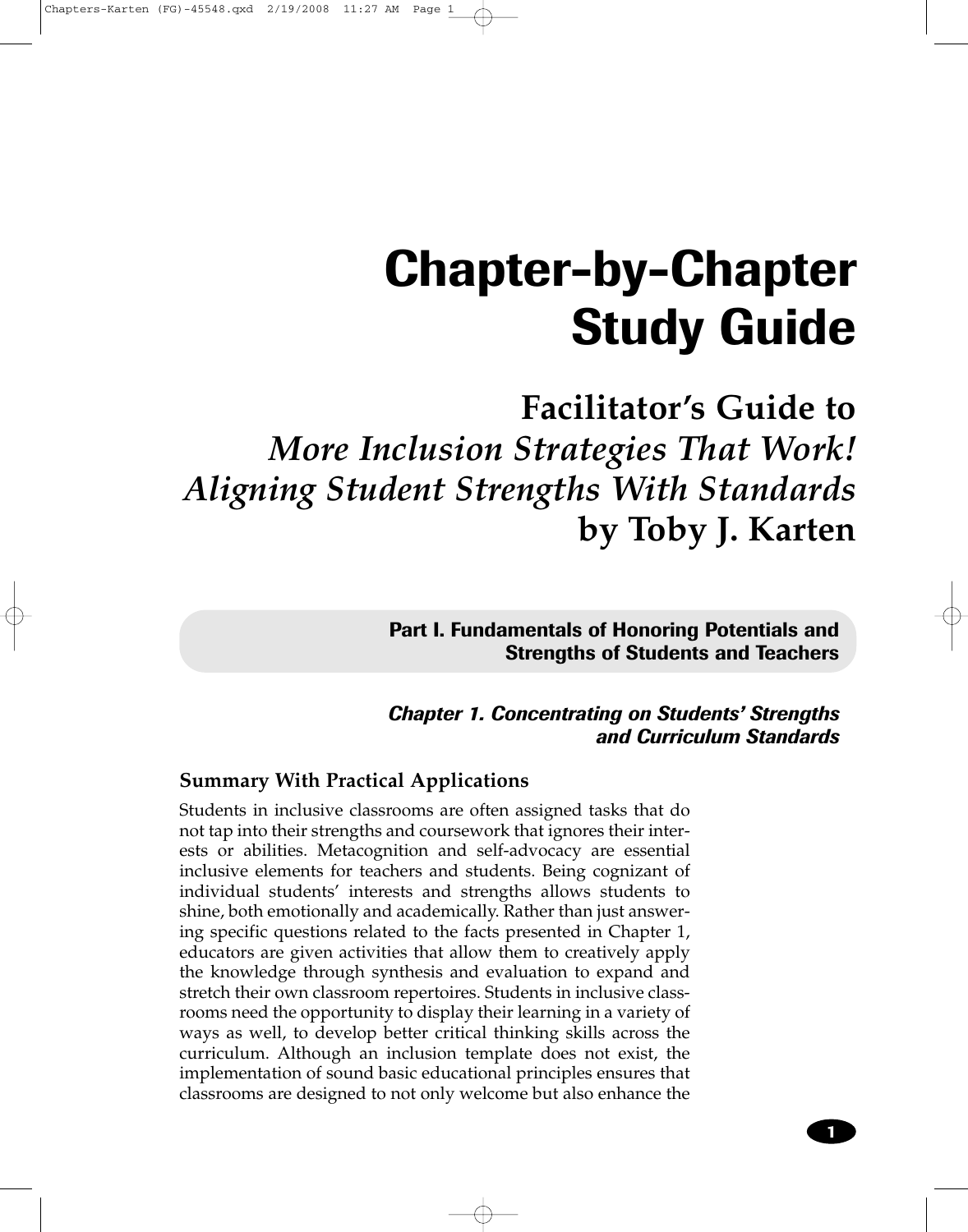inclusion of students with and without disabilities to experience successful outcomes. Research supports the ongoing merits of inclusion, but the teachers are the ones who ultimately transfer this research into effective classroom practices with accommodations designed to help but not enable their students.

# **Discussion Questions**

- 1. Can disabilities have positive characteristics?
- 2. What can teachers do to maximize the strengths of students with disabilities, yet not sacrifice the learning of other students?
- 3. Do accommodations or modifications jade the resulting learning outcomes?
- 4. How can curriculum standards be applied to classroom lessons, if all students do not have the same entering prior knowledge?

# **Activities**

*a. Strategically Starting With Strengths*

**Time:** 30 minutes **Materials:** Index cards

Facilitator gives each participant an index card to anonymously create an individualized list of his or her top five strengths, for example, perceptive, mechanical, philosophical, analytical, compassionate, and organized. The facilitator then collects the index cards, shuffles them, and distributes one to each person in the group. The next step is to ask each participant to decide what profession he or she thinks the person on the card would best be suited for, and a profession that would probably be the worst choice for that person. If a person has his or her own card, then advise that person to be self-reflective and not share that information with others until the end of the activity. Collectively, the class shares the accommodation or modification choices. The group draws conclusions about how sometimes it's difficult to expect people and students to conform to assigned job responsibilities or classroom standards.

#### *b. Stepping Into the Classroom: Best Versus Worst Scenarios*

#### **Time:** 30–40 minutes

**Materials:** *More Inclusion Strategies That Work! Aligning Student Strengths With Standards* (pages 6–25)

Ask participants to TTYP (Talk to Your Peer/Partner). Together, each pair selects positive characteristics of two disabilities listed on pages 6–25 and writes classroom dialogue that tells the academic, behavioral, and physical reactions of students during a given lesson